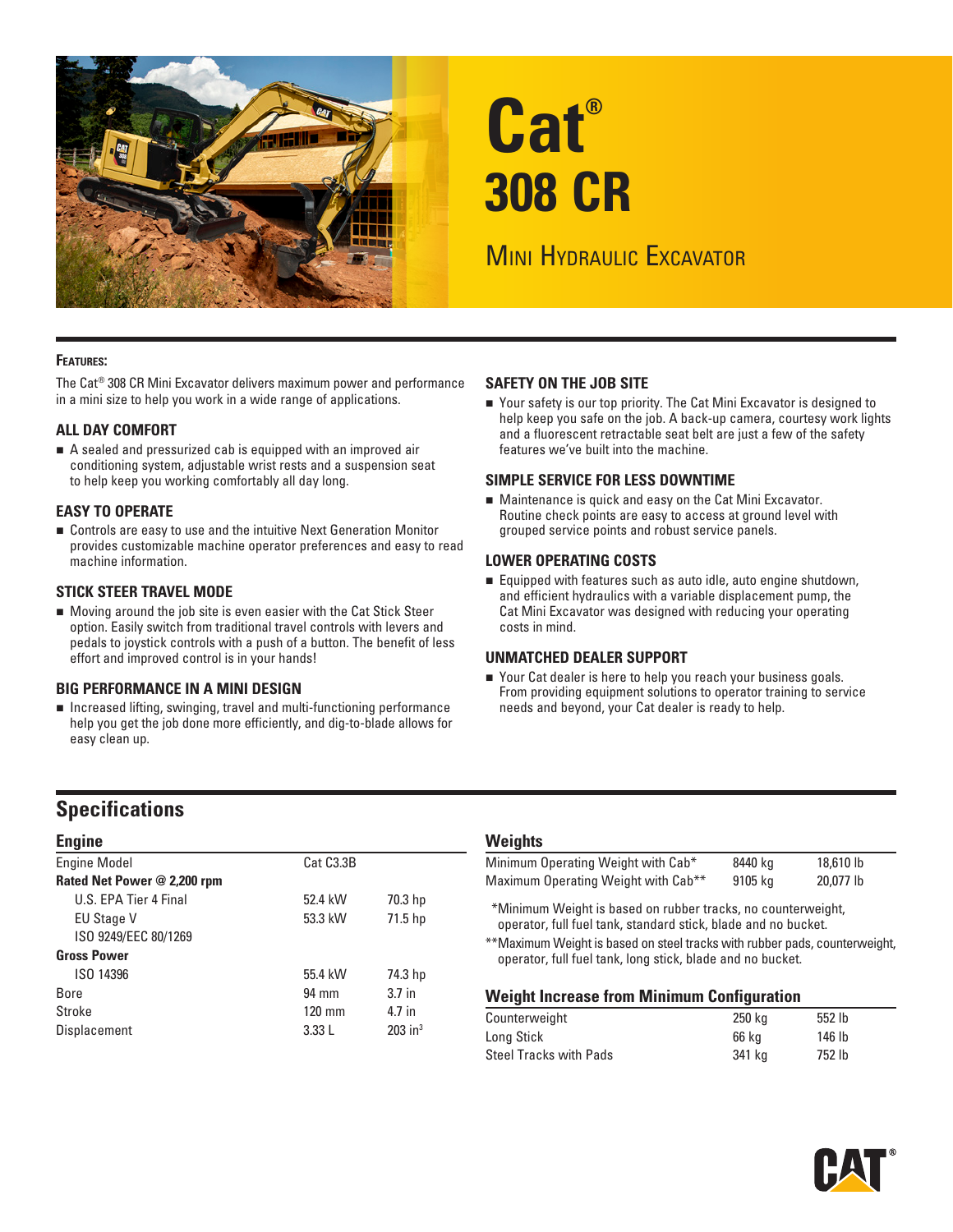# **308 CR Mini Hydraulic Excavator**

### **Travel System**

| Travel Speed - High                       | $5.1$ km/h | $3.2$ mph  |
|-------------------------------------------|------------|------------|
| Travel Speed - Low                        | $3.1$ km/h | $1.9$ mph  |
| Maximum Traction Force - High Speed       | 27.8 kN    | 6,250 lbf  |
| <b>Maximum Traction Force - Low Speed</b> | 67.5 kN    | 15,175 lbf |
| Ground Pressure - Minimum Weight          | 36.9 kPa   | 5.4 psi    |
| Ground Pressure - Maximum Weight          | 39.8 kPa   | 5.8 psi    |
| Gradeability (maximum)                    | 30 degrees |            |
|                                           |            |            |

#### **Service Refill Capacities**

| <b>Cooling System</b>   | 10.0 <sub>L</sub> | 2.6 gal   |
|-------------------------|-------------------|-----------|
| Engine Oil              | 11.21             | $3.0$ gal |
| <b>Fuel Tank</b>        | 147 L             | 39 gal    |
| <b>Hydraulic Tank</b>   | 53 L              | 14 gal    |
| <b>Hydraulic System</b> | 110L              | 29 gal    |

## **Hydraulic System Community Community Community Community Community Community Community Community Community Community**

| Load Sensing Hydraulics with Variable Displacement Piston Pump |                           |            |                                                                                                                                               | <b>Standard Stick</b> | <b>Long Stick</b> |
|----------------------------------------------------------------|---------------------------|------------|-----------------------------------------------------------------------------------------------------------------------------------------------|-----------------------|-------------------|
| Pump Flow @ 2,400 rpm                                          | 167 $L/min$               | 44 gal/min | 1 Dig Depth                                                                                                                                   | 4108 mm (162 in)      | 4643 mm (183      |
| <b>Operating Pressure - Equipment</b>                          | 285 bar                   | 4,134 psi  | 2 Vertical Wall                                                                                                                               | 2991 mm (118 in)      | 3404 mm (134      |
| <b>Operating Pressure - Travel</b>                             | $285$ bar                 | 4,134 psi  | 3 Maximum Reach                                                                                                                               | 6949 mm (274 in)      | 7460 mm (294      |
| <b>Operating Pressure - Swing</b>                              | 250 <sub>bar</sub>        | 3,626 psi  | at Ground Level                                                                                                                               |                       |                   |
| Auxiliary Circuit - Primary                                    |                           |            | 4 Maximum Reach                                                                                                                               | 7141 mm (281 in)      | 7637 mm (301      |
| Flow                                                           | 131 L/min                 | 35 gal/min | 5 Maximum Dig Height                                                                                                                          | 6736 mm (265 in)      | 7039 mm (277      |
| Pressure                                                       | $285$ bar                 | 4,134 psi  | 6 Maximum Dump Clearance                                                                                                                      | 4760 mm (187 in)      | 5072 mm (200      |
| Auxiliary Circuit - Secondary<br>Flow                          | 33 L/min                  | 9 gal/min  | 7 Boom in Reach                                                                                                                               | 3059 mm (120 in)      | 3215 mm (127      |
| Pressure                                                       | 285 bar                   | 4,134 psi  | 8 Tail Swing                                                                                                                                  |                       |                   |
| Digging Force - Stick (Standard)                               | 42.3 kN                   | 9,509 lbf  | with Counterweight                                                                                                                            | 1645 mm (65 in)       | 1645 mm (65 i     |
| Digging Force - Stick (Long)                                   | 35.7 kN                   | 8,032 lbf  | without Counterweight                                                                                                                         | 1450 mm (57 in)       | 1450 mm (57 i     |
| Digging Force - Bucket                                         | 62.0 kN                   | 13,946 lbf |                                                                                                                                               |                       |                   |
|                                                                |                           |            | 9 Maximum Blade Height                                                                                                                        | 370 mm (15 in)        | 370 mm (15 in     |
| <b>Swing System</b>                                            |                           |            | 10 Maximum Blade Depth                                                                                                                        | 407 mm (16 in)        | 407 mm (16 ir     |
| <b>Machine Swing Speed</b>                                     | 10.6 rpm                  |            | 11 Transport Height                                                                                                                           | 2487 mm (98 in)       | 2522 mm (99 i     |
| Boom Swing - Left                                              | 60 degrees                |            | 12 Cab Height                                                                                                                                 | 2541 mm (100 in)      | 2541 mm (100      |
| Boom Swing - Right                                             | 50 degrees                |            | 13 Swing Bearing Height                                                                                                                       | 756 mm (30 in)        | 756 mm (30 ir     |
|                                                                |                           |            | 14 Overall Undercarriage Length                                                                                                               | 2880 mm (113 in)      | 2880 mm (113      |
| <b>Blade</b>                                                   |                           |            | 15 Overall Shipping Length                                                                                                                    | 6571 mm (259 in)      | 6656 mm (262      |
| Width (Standard)                                               | 2300 mm                   | 91 in      | 16 Boom Swing Right                                                                                                                           | 935 mm (37 in)        | 935 mm (37 ir     |
| Width (Wide)                                                   | 2450 mm                   | 97 in      | 17 Boom Swing Left                                                                                                                            | 604 mm (24 in)        | 604 mm (24 in     |
| Height                                                         | 431 mm                    | $17$ in    | 18 Track Belt/Shoe Width                                                                                                                      | 450 mm (18 in)        | 450 mm (18 in     |
|                                                                |                           |            | 19 Overall Track Width                                                                                                                        | 2300 mm (91 in)       | 2300 mm (91 i     |
| <b>Certification - Cab</b>                                     |                           |            | 20 Ground Clearance                                                                                                                           | 350 mm (14 in)        | 350 mm (14 in     |
| <b>Roll Over Protective Structure (ROPS)</b>                   | ISO 12117-2:2008          |            | 21 Stick Length                                                                                                                               | 1823 mm (72 in)       | 2358 mm (93 i     |
| Tip Over Protective Structure (TOPS)                           | ISO 12117:1997            |            |                                                                                                                                               |                       |                   |
| <b>Top Guard</b>                                               | ISO 10262:1998 (Level II) |            | <b>Air Conditioning System</b>                                                                                                                |                       |                   |
| <b>Sound</b>                                                   |                           |            | The air conditioning system on this machine contains the fluorinated                                                                          |                       |                   |
| <b>Operator Sound Pressure</b>                                 | 72 dB(A)                  |            | greenhouse gas refrigerant R134a (Global Warming Potential = 1430).<br>The system contains 1.0 kg of refrigerant which has a $CO2$ equivalent |                       |                   |
| (ISO 6396:2008)                                                |                           |            | of 1.430 metric tonnes.                                                                                                                       |                       |                   |
| Average Exterior Sound Pressure<br>(ISO 6395:2008)             | 99 dB(A)                  |            |                                                                                                                                               |                       |                   |

• European Union Directive "2000/14/EC"



|                    |                                                                                                                                                |                                                                                                                                                                                              |                                | <b>Standard Stick</b>                                                                                                                                                                                                                                                                                                                                       | <b>Long Stick</b>                                                                                                                    |
|--------------------|------------------------------------------------------------------------------------------------------------------------------------------------|----------------------------------------------------------------------------------------------------------------------------------------------------------------------------------------------|--------------------------------|-------------------------------------------------------------------------------------------------------------------------------------------------------------------------------------------------------------------------------------------------------------------------------------------------------------------------------------------------------------|--------------------------------------------------------------------------------------------------------------------------------------|
| 167 L/min          | 44 gal/min                                                                                                                                     |                                                                                                                                                                                              |                                | 4108 mm (162 in)                                                                                                                                                                                                                                                                                                                                            | 4643 mm (183 in)                                                                                                                     |
| 285 <sub>bar</sub> | 4,134 psi                                                                                                                                      |                                                                                                                                                                                              |                                | 2991 mm (118 in)                                                                                                                                                                                                                                                                                                                                            | 3404 mm (134 in)                                                                                                                     |
| $285$ bar          |                                                                                                                                                |                                                                                                                                                                                              |                                |                                                                                                                                                                                                                                                                                                                                                             | 7460 mm (294 in)                                                                                                                     |
|                    | $3,626$ psi                                                                                                                                    |                                                                                                                                                                                              | at Ground Level                |                                                                                                                                                                                                                                                                                                                                                             |                                                                                                                                      |
|                    |                                                                                                                                                |                                                                                                                                                                                              |                                | 7141 mm (281 in)                                                                                                                                                                                                                                                                                                                                            | 7637 mm (301 in)                                                                                                                     |
|                    |                                                                                                                                                |                                                                                                                                                                                              |                                |                                                                                                                                                                                                                                                                                                                                                             | 7039 mm (277 in)                                                                                                                     |
|                    |                                                                                                                                                |                                                                                                                                                                                              |                                |                                                                                                                                                                                                                                                                                                                                                             | 5072 mm (200 in)                                                                                                                     |
|                    |                                                                                                                                                |                                                                                                                                                                                              |                                |                                                                                                                                                                                                                                                                                                                                                             | 3215 mm (127 in)                                                                                                                     |
|                    |                                                                                                                                                |                                                                                                                                                                                              |                                |                                                                                                                                                                                                                                                                                                                                                             |                                                                                                                                      |
|                    |                                                                                                                                                |                                                                                                                                                                                              |                                |                                                                                                                                                                                                                                                                                                                                                             |                                                                                                                                      |
|                    |                                                                                                                                                |                                                                                                                                                                                              |                                |                                                                                                                                                                                                                                                                                                                                                             | 1645 mm (65 in)                                                                                                                      |
|                    |                                                                                                                                                |                                                                                                                                                                                              |                                |                                                                                                                                                                                                                                                                                                                                                             | 1450 mm (57 in)                                                                                                                      |
|                    |                                                                                                                                                |                                                                                                                                                                                              |                                |                                                                                                                                                                                                                                                                                                                                                             | 370 mm (15 in)                                                                                                                       |
|                    |                                                                                                                                                |                                                                                                                                                                                              |                                | 407 mm (16 in)                                                                                                                                                                                                                                                                                                                                              | 407 mm (16 in)                                                                                                                       |
|                    |                                                                                                                                                |                                                                                                                                                                                              | <b>Transport Height</b>        | 2487 mm (98 in)                                                                                                                                                                                                                                                                                                                                             | 2522 mm (99 in)                                                                                                                      |
|                    |                                                                                                                                                |                                                                                                                                                                                              | Cab Height                     | 2541 mm (100 in)                                                                                                                                                                                                                                                                                                                                            | 2541 mm (100 in)                                                                                                                     |
|                    |                                                                                                                                                |                                                                                                                                                                                              | <b>Swing Bearing Height</b>    | 756 mm (30 in)                                                                                                                                                                                                                                                                                                                                              | 756 mm (30 in)                                                                                                                       |
|                    |                                                                                                                                                |                                                                                                                                                                                              | Overall Undercarriage Length   | 2880 mm (113 in)                                                                                                                                                                                                                                                                                                                                            | 2880 mm (113 in)                                                                                                                     |
|                    |                                                                                                                                                | 15                                                                                                                                                                                           | <b>Overall Shipping Length</b> | 6571 mm (259 in)                                                                                                                                                                                                                                                                                                                                            | 6656 mm (262 in)                                                                                                                     |
| 2300 mm            | 91 in                                                                                                                                          |                                                                                                                                                                                              | <b>Boom Swing Right</b>        | 935 mm (37 in)                                                                                                                                                                                                                                                                                                                                              | 935 mm (37 in)                                                                                                                       |
| 2450 mm            | 97 in                                                                                                                                          |                                                                                                                                                                                              | <b>Boom Swing Left</b>         | 604 mm (24 in)                                                                                                                                                                                                                                                                                                                                              | 604 mm (24 in)                                                                                                                       |
| 431 mm             | $17$ in                                                                                                                                        |                                                                                                                                                                                              |                                | 450 mm (18 in)                                                                                                                                                                                                                                                                                                                                              | 450 mm (18 in)                                                                                                                       |
|                    |                                                                                                                                                | 19                                                                                                                                                                                           | <b>Overall Track Width</b>     | 2300 mm (91 in)                                                                                                                                                                                                                                                                                                                                             | 2300 mm (91 in)                                                                                                                      |
|                    |                                                                                                                                                | 20                                                                                                                                                                                           | <b>Ground Clearance</b>        | 350 mm (14 in)                                                                                                                                                                                                                                                                                                                                              | 350 mm (14 in)                                                                                                                       |
|                    |                                                                                                                                                |                                                                                                                                                                                              |                                | 1823 mm (72 in)                                                                                                                                                                                                                                                                                                                                             | 2358 mm (93 in)                                                                                                                      |
|                    | 250 <sub>bar</sub><br>$131$ L/min<br>285 bar<br>33 L/min<br>$285$ bar<br>42.3 kN<br>35.7 kN<br>62.0 kN<br>10.6 rpm<br>60 degrees<br>50 degrees | Load Sensing Hydraulics with Variable Displacement Piston Pump<br>4,134 psi<br>35 gal/min<br>4,134 psi<br>9 gal/min<br>4,134 psi<br>9,509 lbf<br>8,032 lbf<br>13,946 lbf<br>ISO 12117-2:2008 |                                | 1 Dig Depth<br>2 Vertical Wall<br>3 Maximum Reach<br>4 Maximum Reach<br>5 Maximum Dig Height<br>6 Maximum Dump Clearance<br>7 Boom in Reach<br>8 Tail Swing<br>with Counterweight<br>without Counterweight<br>9 Maximum Blade Height<br><b>Maximum Blade Depth</b><br>10<br>11<br>12<br>13<br>14<br>16<br>17<br>18 Track Belt/Shoe Width<br>21 Stick Length | 6949 mm (274 in)<br>6736 mm (265 in)<br>4760 mm (187 in)<br>3059 mm (120 in)<br>1645 mm (65 in)<br>1450 mm (57 in)<br>370 mm (15 in) |

#### **Air Conditioning System**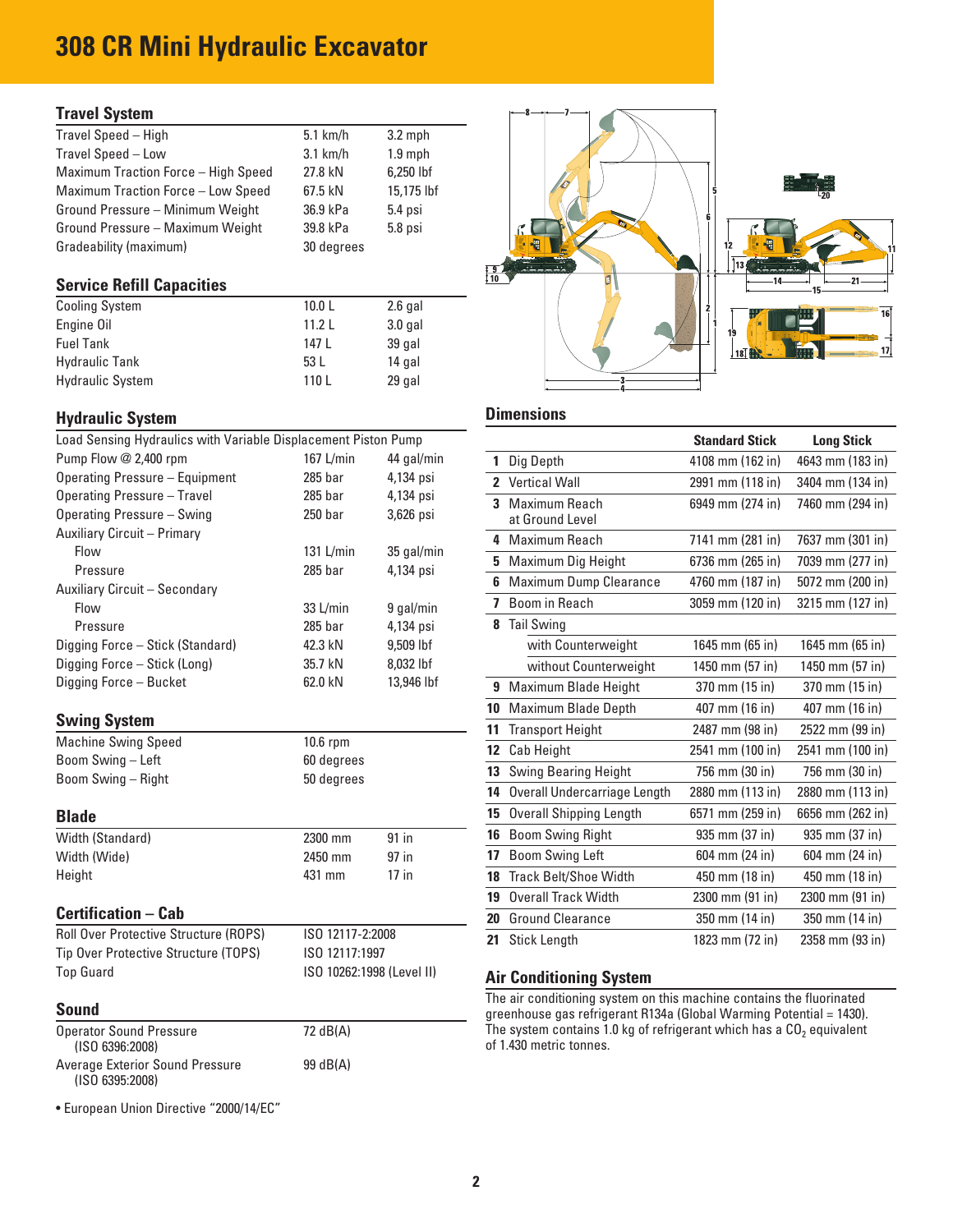|                          |                       | Lift Point Radius 3 m (9.8 ft) |                    | Lift Point Radius 4.5 m (14.8 ft) |                             |                    |                            | <b>Lift Point Radius (Maximum)</b> |                    |                            |                        |                |
|--------------------------|-----------------------|--------------------------------|--------------------|-----------------------------------|-----------------------------|--------------------|----------------------------|------------------------------------|--------------------|----------------------------|------------------------|----------------|
|                          |                       | <b>Over Front</b>              |                    |                                   |                             | <b>Over Front</b>  |                            | <b>Over Front</b>                  |                    |                            |                        |                |
| <b>Lift Point Height</b> |                       | <b>Blade</b><br><b>Down</b>    | <b>Blade</b><br>Up | <b>Over</b><br><b>Side</b>        | <b>Blade</b><br><b>Down</b> | <b>Blade</b><br>Up | <b>Over</b><br><b>Side</b> | <b>Blade</b><br>Down               | <b>Blade</b><br>Up | <b>Over</b><br><b>Side</b> | m<br>(f <sup>t</sup> ) |                |
| 4.5 <sub>m</sub>         | <b>Standard Stick</b> | kg<br>(Ib)                     |                    |                                   |                             | 2445<br>(5,391)    | 1870<br>(4, 123)           | 1630<br>(3,594)                    | 2195<br>(4,840)    | 1490<br>(3,285)            | 1300<br>(2,867)        | 5.13<br>(16.8) |
| (14.8 ft)                | Long Stick            | kg<br>(lb)                     |                    |                                   |                             |                    |                            |                                    | 1625<br>(3,583)    | 1235<br>(2,723)            | 1075<br>(2,370)        | 5.74<br>(18.8) |
| 3 <sub>m</sub>           | <b>Standard Stick</b> | kg<br>(1b)                     |                    |                                   |                             | 2770<br>(6, 108)   | 1805<br>(3,980)            | 1565<br>(3, 451)                   | 2130<br>(4,697)    | 1160<br>(2,558)            | 1010<br>(2,227)        | 5.90<br>(19.4) |
| (9.8 ft)                 | Long Stick            | kg<br>(lb)                     |                    |                                   |                             | 2400<br>(5,292)    | 1825<br>(4,024)            | 1580<br>(3,484)                    | 1585<br>(3,495)    | 995<br>(2,194)             | 865<br>(1,907)         | 6.42<br>(21.1) |
| 1.5 <sub>m</sub>         | <b>Standard Stick</b> | kg<br>(1b)                     |                    |                                   |                             | 3345<br>(7, 376)   | 1685<br>(3,715)            | 1450<br>(3, 197)                   | 2305<br>(5,083)    | 1060<br>(2, 337)           | 915<br>(2,018)         | 6.13<br>(20.1) |
| (4.9 ft)                 | Long Stick            | kg<br>(lb)                     |                    |                                   |                             | 3080<br>(6,791)    | 1685<br>(3,715)            | 1450<br>(3, 197)                   | 1695<br>(3,737)    | 915<br>(2,018)             | 790<br>(1, 742)        | 6.63<br>(21.8) |
| 0 <sub>m</sub>           | <b>Standard Stick</b> | kg<br>(lb)                     | 3750<br>(8, 269)   | 2970<br>(6, 549)                  | 2460<br>(5,424)             | 3535<br>(7, 795)   | 1600<br>(3,528)            | 1370<br>(3,021)                    | 2365<br>(5,215)    | 1090<br>(2,403)            | 945<br>(2,084)         | 5.89<br>(19.3) |
| (0 ft)                   | Long Stick            | kg<br>(1b)                     | 3845<br>(8, 478)   | 2920<br>(6, 439)                  | 2405<br>(5,303)             | 3480<br>(7,673)    | 1570<br>(3,462)            | 1340<br>(2, 955)                   | 1990<br>(4,388)    | 935<br>(2,062)             | 805<br>(1,775)         | 6.42<br>(21.1) |

## **Lift Capacities – Minimum Configuration\***

\*Minimum Weight includes rubber belts, cab, operator, full fuel tank, no counterweight and no bucket.

#### **Lift Capacities – Maximum Configuration\*\***

|                            |                          |                   | Lift Point Radius 3 m (9.8 ft) |                    |                            |                             | Lift Point Radius 4.5 m (14.8 ft) |                            | <b>Lift Point Radius (Maximum)</b> |                    |                     |                        |
|----------------------------|--------------------------|-------------------|--------------------------------|--------------------|----------------------------|-----------------------------|-----------------------------------|----------------------------|------------------------------------|--------------------|---------------------|------------------------|
|                            |                          | <b>Over Front</b> |                                |                    |                            | <b>Over Front</b>           |                                   | <b>Over Front</b>          |                                    |                    |                     |                        |
|                            | <b>Lift Point Height</b> |                   | <b>Blade</b><br>Down           | <b>Blade</b><br>Up | <b>Over</b><br><b>Side</b> | <b>Blade</b><br><b>Down</b> | <b>Blade</b><br>Up                | <b>Over</b><br><b>Side</b> | <b>Blade</b><br><b>Down</b>        | <b>Blade</b><br>Up | <b>Over</b><br>Side | m<br>(f <sup>t</sup> ) |
|                            |                          |                   |                                |                    |                            |                             |                                   |                            |                                    |                    |                     |                        |
| 4.5 <sub>m</sub>           | <b>Standard Stick</b>    | kg<br>(1b)        |                                |                    |                            | 2445<br>(5, 391)            | 2090<br>(4,608)                   | 1820<br>(4,013)            | 2195<br>(4, 840)                   | 1675<br>(3,693)    | 1460<br>(3,219)     | 5.13<br>(16.8)         |
| (14.8 ft)                  | Long Stick               | kg<br>(Ib)        |                                |                    |                            |                             |                                   |                            | 1625<br>(3,583)                    | 1395<br>(3,076)    | 1215<br>(2,679)     | 5.74<br>(18.8)         |
| 3 <sub>m</sub><br>(9.8 ft) | <b>Standard Stick</b>    | kg<br>(1b)        |                                |                    |                            | 2770<br>(6, 108)            | 2025<br>(4, 465)                  | 1760<br>(3,881)            | 2130<br>(4,697)                    | 1315<br>(2,900)    | 1145<br>(2,525)     | 5.90<br>(19.4)         |
|                            | Long Stick               | kg<br>(1b)        |                                |                    |                            | 2400<br>(5,292)             | 2045<br>(4,509)                   | 1775<br>(3, 914)           | 1585<br>(3, 495)                   | 1135<br>(2,503)    | 990<br>(2, 183)     | 6.42<br>(21.1)         |
| 1.5m                       | <b>Standard Stick</b>    | kg<br>(Ib)        |                                |                    |                            | 3345<br>(7, 376)            | 1905<br>(4,201)                   | 1645<br>(3,627)            | 2305<br>(5,083)                    | 1205<br>(2,657)    | 1050<br>(2,315)     | 6.13<br>(20.1)         |
| (4.9 ft)                   | Long Stick               | kg<br>(lb)        |                                |                    |                            | 3080<br>(6,791)             | 1905<br>(4,201)                   | 1640<br>(3,616)            | 1695<br>(3,737)                    | 1050<br>(2,315)    | 910<br>(2,007)      | 6.63<br>(21.8)         |
| 0 <sub>m</sub><br>(0 ft)   | <b>Standard Stick</b>    | kg<br>(1b)        | 3750<br>(8,269)                | 3750<br>(8,269)    | 2795<br>(6, 163)           | 3535<br>(7, 795)            | 1820<br>(4,013)                   | 1565<br>(3, 451)           | 2365<br>(5,215)                    | 1250<br>(2,756)    | 1080<br>(2,381)     | 5.89<br>(19.3)         |
|                            | Long Stick               | kg<br>(1b)        | 3845<br>(8, 478)               | 3845<br>(8, 478)   | 2745<br>(6,053)            | 3480<br>(7,673)             | 1790<br>(3,947)                   | 1535<br>(3,385)            | 1990<br>(4,388)                    | 1075<br>(2,370)    | 930<br>(2,051)      | 6.42<br>(21.1)         |

\*\*Maximum Weight includes steel tracks with pads, cab, operator, full fuel tank, counterweight and no bucket.